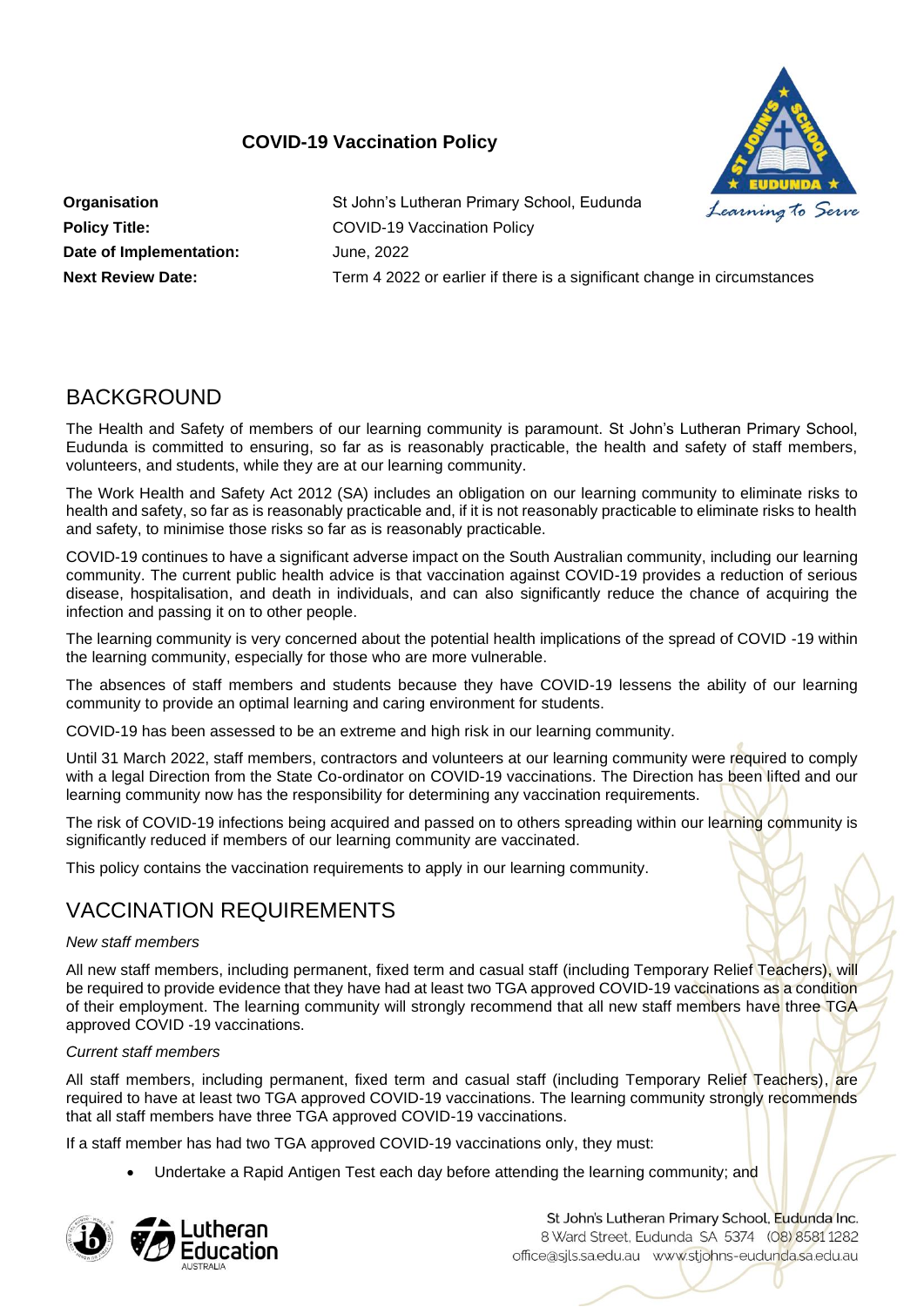• Wear a surgical mask at all times while indoors at the learning community.

The learning community will provide the Rapid Antigen Tests and the surgical masks. The learning community may require the staff member to provide reasonable evidence that they have undertaken a Rapid Antigen Test.

These additional risk treatments do not apply to a staff member during the four months after they have had COVID -19 or who are not yet due for their third dose under ATAGI guidelines. In exceptional circumstances, and on a case by case basis, the Principal may grant an



Learning to Serve

exemption to the vaccination requirements, where either it is not possible for the staff member to be vaccinated because the staff member has a recognised Medical Contraindication to Vaccination, consistent with ATAGI guidelines, as varied from time to time, or for other exceptional medical circumstances. If a person receives a temporary medical exemption, they must reapply for an exemption or comply with the vaccination requirements in this policy once the exemption expires. The approved medical exemption document is to be provided to the Principal. If the approved medical exemption document is not provided to the Principal, the learning community will assume that no such medical exemption exists.

If a staff member has been granted an exemption they must:

- Undertake a Rapid Antigen Test each day before attending the learning community;
- Wear a surgical mask at all times while indoors at the learning community; and
- Wear a surgical mask at all times when undertaking responsibilities on behalf of the learning community away from the learning community's premises, when they are indoors with staff or students or in a vehicle (other than with their own children).

The learning community will provide the Rapid Antigen Tests and the surgical masks. The learning community may require the staff member to provide reasonable evidence that they have undertaken a Rapid Antigen Test.

Staff members who have not had three doses of a TGA approved COVID-19 vaccination will not work 1:1 with any student with a medical vulnerability to COVID-19.

Current staff members who are on leave are not required to meet the vaccination requirements until they return to work at the learning community.

If a staff member is unable or unwilling to comply with the additional risk treatments for those who have not received at least three doses of a TGA approved COVID-19 vaccination, they will not be able to access the learning community's premises without the permission of the Principal.

## *Volunteers*

All volunteers who spend other than incidental time indoors with staff and students (other than their own children) at our learning community will be required to have at least two TGA approved COVID-19 vaccinations. The learning community strongly recommends that these volunteers have three TGA approved COVID-19 vaccinations.

If a volunteer has had two TGA approved COVID-19 vaccinations only, they must:

- Undertake a Rapid Antigen Test each day before attending the learning community; and
- When volunteering, wear a surgical mask at all times while indoors or in a vehicle with staff or students (other than their own children).

In exceptional circumstances, the Principal may grant an exemption to volunteers. In exceptional circumstances, the Chair of the Board of the learning community may grant an exemption to a Board member. If a volunteer or Board member has been granted an exemption they must, when volunteering or attending a Board meeting:

- Undertake a Rapid Antigen Test before attending the learning community; and
- When volunteering or attending a Board meeting, wear a surgical mask at all times while indoors or in a vehicle with staff or students (other than their own children).

If a volunteer is required to undertake a Rapid Antigen Test, the learning community may require the volunteer to provide reasonable evidence that they have undertaken the test.

## *Contractors and employees of contractors*

Contractors and employees of contractors who spend other than incidental time indoors with staff and students (other than their own children) at our learning community will be required to have at least two TGA approved COVID-19 vaccinations. The learning community strongly recommends that they have three

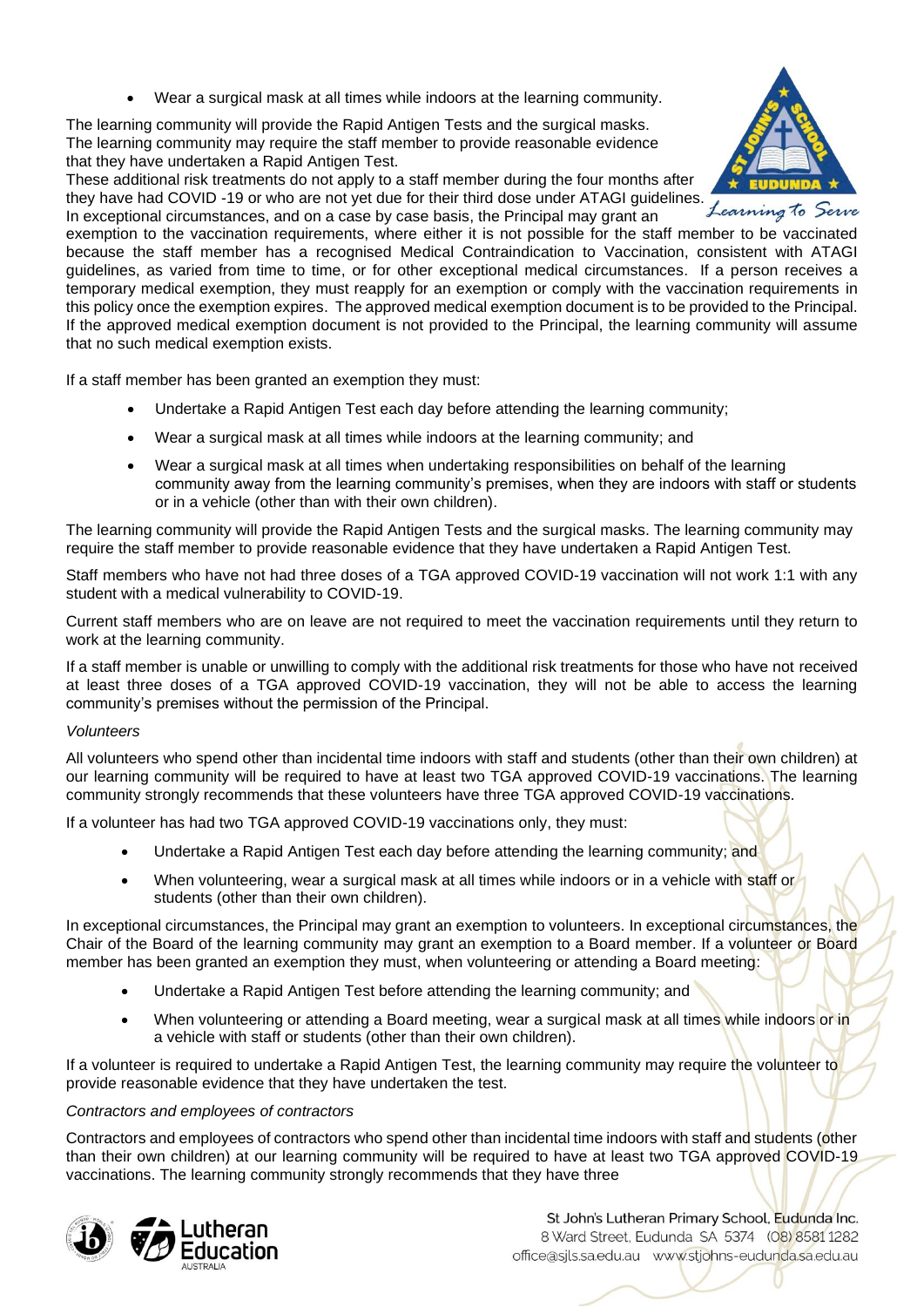# TGA approved COVID-19 vaccinations.

There may be some circumstances where it may not be feasible for our learning community to enforce this requirement, including because of contractual arrangements already established or urgent circumstances. Where that is the case, the contractors and employees of contractors will be expected to wear a mask at all times while indoors and, if feasible, undertake a Rapid Antigen Test each day before attending our learning community *Learning* To Serve



#### *Parents and visitors*

It is preferable that all visitors to our learning community are vaccinated. However, they are not required to be vaccinated because of the limited amount of time that they spend at our learning community and the disruption such a requirement would cause.

#### *Students*

Although the risk of COVID-19 spreading would be reduced if all students were vaccinated, it is not feasible to require students to be vaccinated.

# PROOF OF VACCINATION

Prospective and existing staff members, volunteers and contractors will receive a formal request by our learning community to view a copy of their Vaccination Certificate to confirm that they have complied with the requirement to be vaccinated.

By producing proof of vaccination against COVID-19 for inspection, a person demonstrates their consent to the collection, retention and disclosure of either their Vaccination Certificate (if a copy is provided), or otherwise the fact of their vaccination status (where a copy of their Vaccination Certificate is only sighted and not retained), to the learning community for the purpose of the learning community confirming whether or not they have been vaccinated against COVID-19. In those circumstances, by providing proof of vaccination, the person demonstrates their consent to the learning community sharing their vaccination *status* with third parties as contemplated under this Policy.

If a person does not provide or show the learning community their Vaccination Certificate, and provides no reasonable explanation, the learning community will assume that the person has not been at least double vaccinated against COVID-19.

## *Why is it necessary to collect this information?*

It is reasonably necessary for the learning community to collect, retain and (where applicable) disclose the confirmation of vaccination status of staff members, volunteers and contractors for the following reasons:

- for the purposes of complying with requests for confirmation of a person's vaccination status from third parties such as government bodies, and suppliers. Where required, the learning community will provide confirmation of the vaccination status of relevant persons to the third party;
- to prevent and manage the potential spread of COVID-19 within the learning community (including in planning and risk management, as well in managing resourcing in the event of an outbreak within the learning community);
- to assist the learning community in complying with its obligations under work health and safety laws;
- to assess and reduce the risk to members of the learning community, noting that staff members, contractors and volunteers work in close proximity to one another, and with students, in a number of settings;
- to enable the learning community to maintain continuity and to manage the threat which COVID-19 poses to that continuity; and
- to limit risk of transmission and significant adverse health outcomes, noting the size of the learning community's workforce.

## *How will the learning community use or disclose COVID-19 vaccination information?*

If you produce or show your Vaccination Certificate to the learning community, only your vaccination *status* may be used or disclosed by learning community as follows:

• for the purpose of verifying a person's vaccination status in relation to accessing the premises;